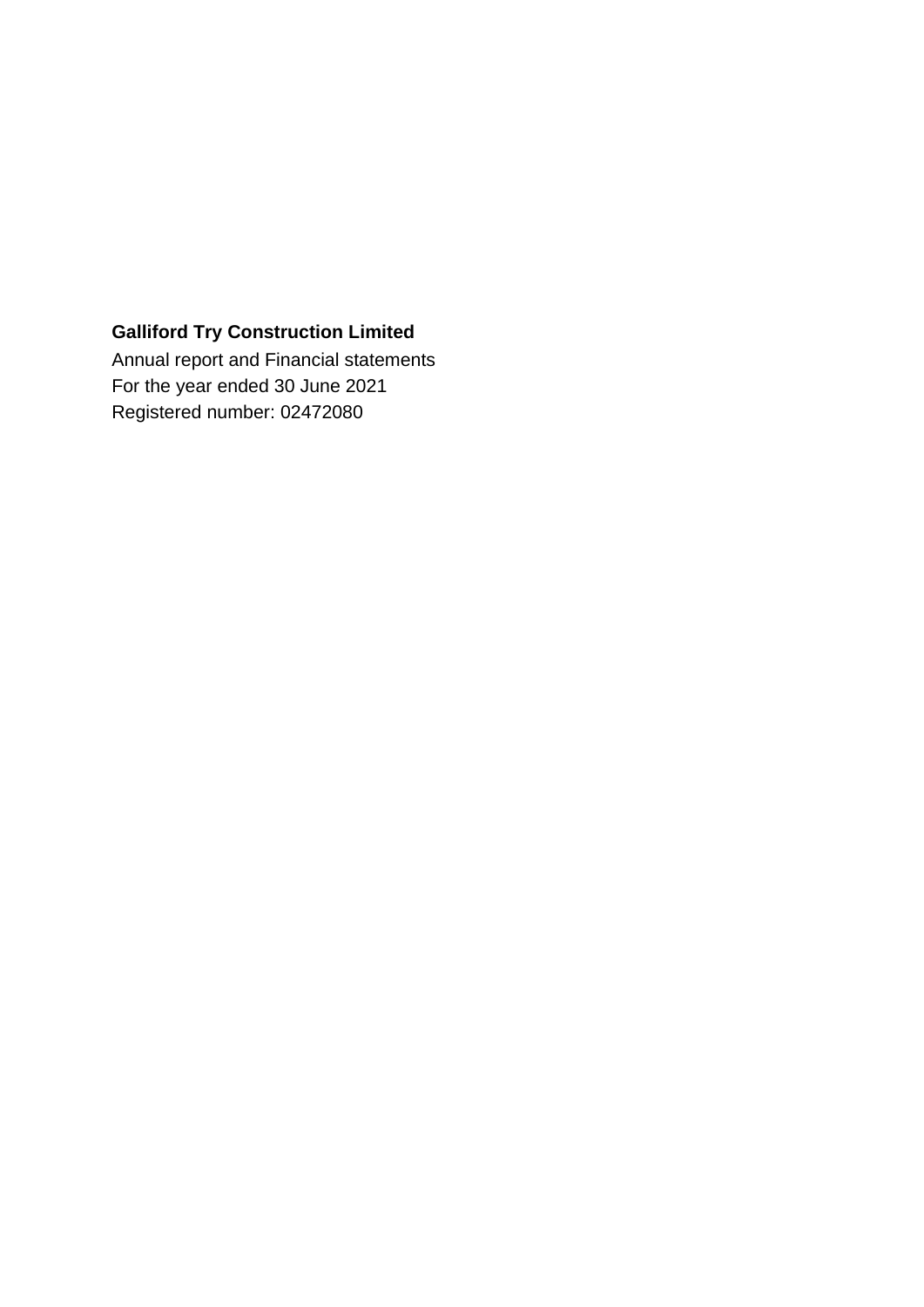## **Galliford Try Construction Limited Strategic report for the year ended 30 June 2021**

## **Section 172 Companies Act 2006**

Section 172(1) of the Companies Act 2006 imposes a general duty on every company director to act, in good faith, in the way they consider would be most likely to promote the success of the Company for the benefit of its shareholders, while taking into account how the Company's activities and Board decisions will affect its stakeholders. This statement explains how the Board complies with its obligations under s172 and is consistent with that disclosed in the consolidated Galliford Try Holdings Plc annual report for the year ended 30 June 2021.

The Company recognises the importance of its stakeholders' views and actively engages with them, proactively considering their interests in the decisions it makes.

## **Section 172 Companies Act 2006 (continued)**

### **Employees**

We use the following mechanisms to outline our approach to employee priorities and gather feedback on our interactions:

- Engagement through the Employee Forum, which is chaired by our Senior Independent Director; staff inductions with members of our Executive Board present; CEO roadshow; our annual Graduate Welcome event, director site and office visits; Performance Development Reviews/oneto-ones, toolbox talks and town halls.
- Wider communication tools such as emails, videos, webcasts, while also monitoring various metrics such as employee churn, sickness leave and wider health and safety KPI's.
- Independent support such as access to our Employee Assistance Programme and whistleblowing hotline.
- Encouraging and analysing independent employee feedback via employee surveys or external sites.

### **Clients**

Satisfied clients are essential for a sustainable and profitable business. We use the following mechanisms to outline our approach to client priorities and gather feedback on our interactions:

- Direct engagement through face-to-face, video or telephone client meetings; high-quality bid submissions, contract negotiation and management; client satisfaction surveys; site tours; business development activities such as attendance at exhibitions and Meet the Buyer events.
- Indirect engagement such as project reports, marketing materials, an up-to-date website, press coverage and engaging in social media.
- Project performance feedback.

### **Supply chain**

We rely on suppliers to deliver our construction projects. We use the following mechanisms to outline our approach to supply chain priorities and gather feedback on our interactions:

- Direct engagement through Meet the Buyer events; workshops; face-to-face, video or telephone meetings; contract negotiation and management and toolbox talks.
- Creating mutually-beneficial relationships through our Advantage through Alignment programme.
- Indirect engagement such as via trade associations, project reports, an up-to-date website, press coverage, engaging in social media and involvement in the Considerate Constructors Scheme.